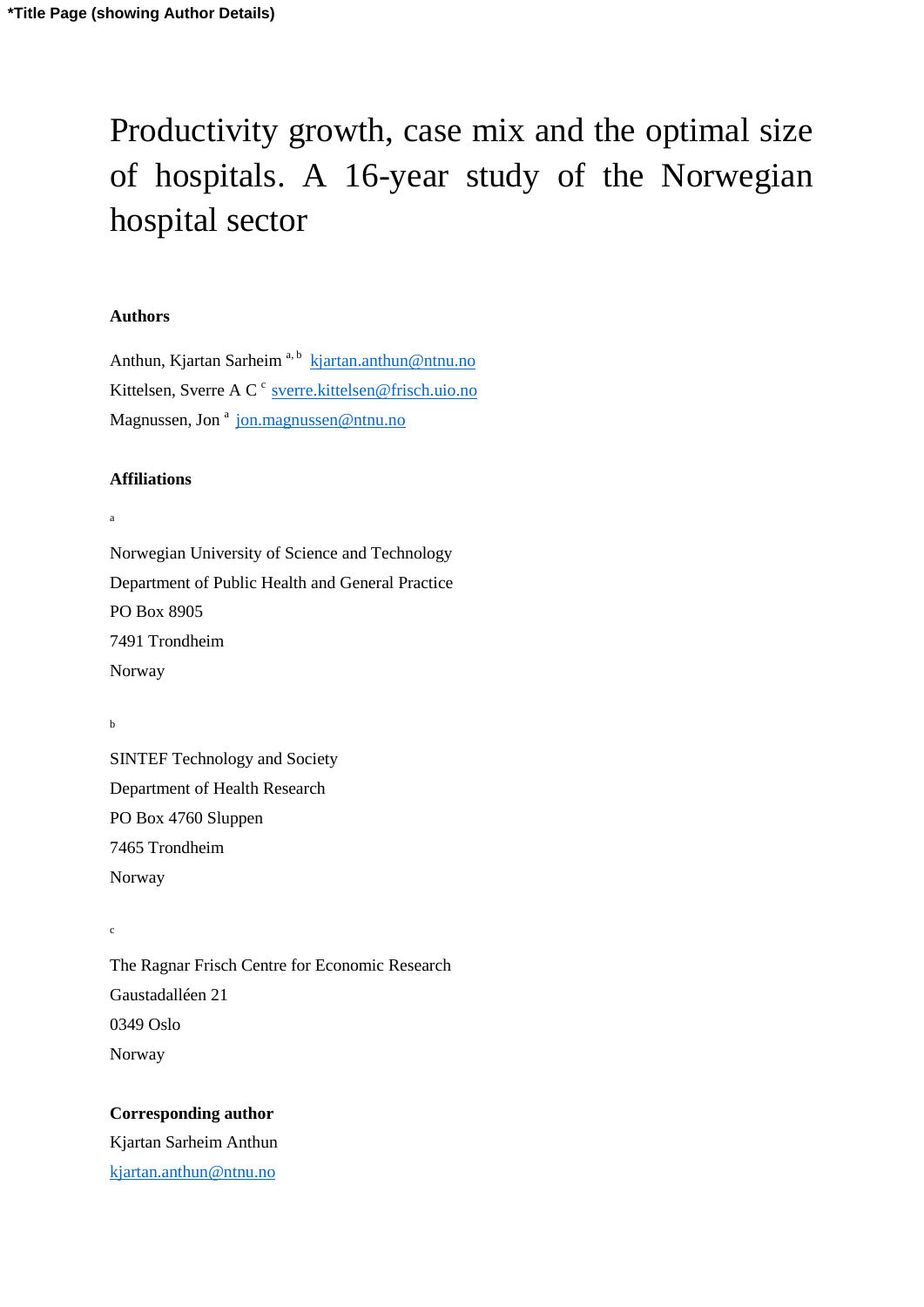+47 934 43 132

#### **Acknowledgements**

This work was supported by The Research Council of Norway, grant number 214338. The authors wishes to thank Lise Rochaix and Youngho Oh who commented valuably on earlier drafts of this paper.

#### **Conflict of interest statement**

The authors report no conflicts of interest

Preprint of paper published as :

Anthun Kjartan Sarheim, Kittelsen Sverre AC, Magnussen Jon.Productivity growth, case mix and optimal size of hospitals.A 16-year study of the Norwegian hospital sector. Health Policy http://dx.doi.org/10.1016/j.healthpol.2017.01.006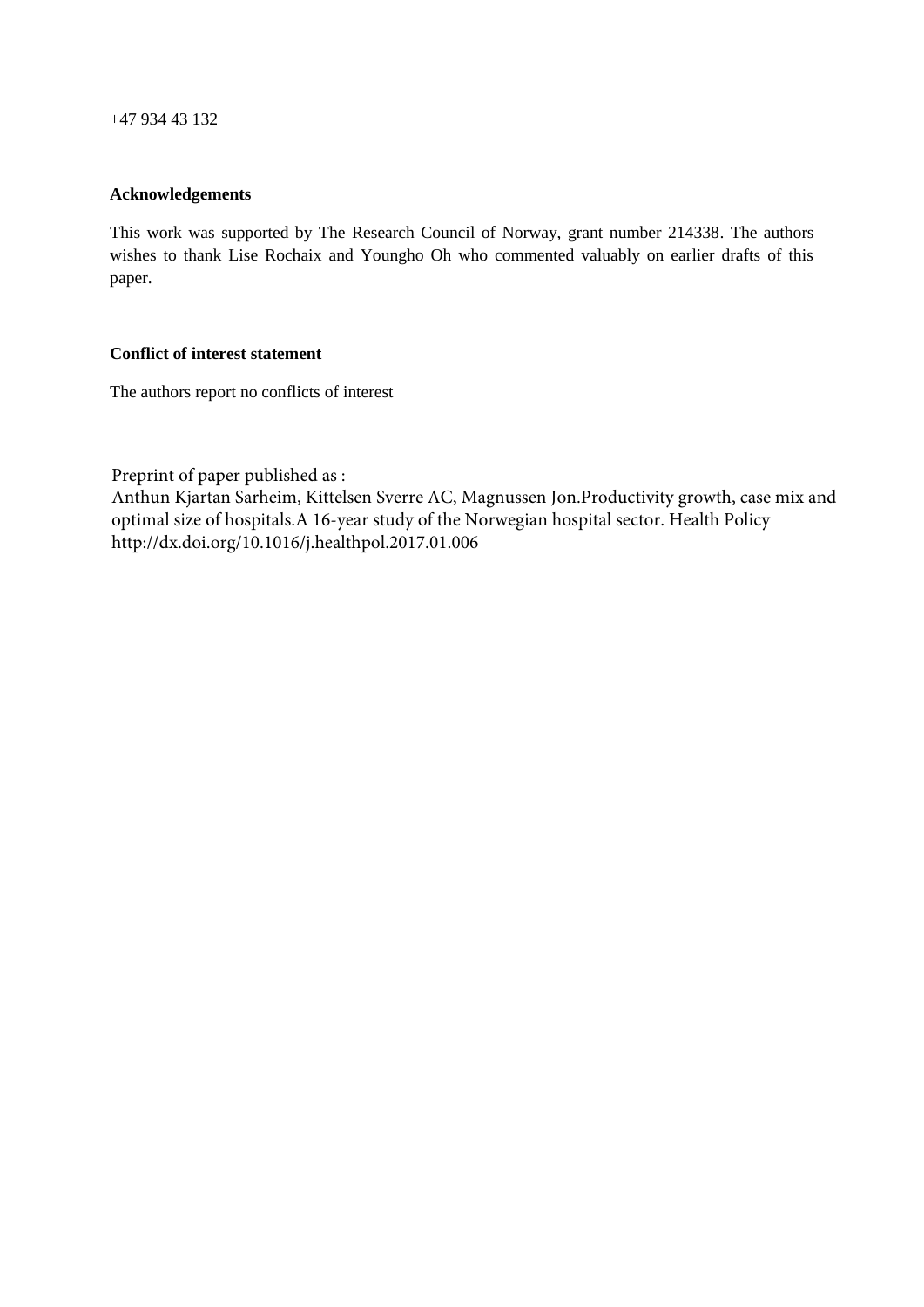# Productivity growth, case mix and the optimal size of hospitals. A 16 year study of the Norwegian hospital sector

#### **Abstract:**

Background and objectives: This paper analyses productivity growth in the Norwegian hospital sector over a period of 16 years, 1999 to 2014. The period is characterized by a large ownership reform with subsequent hospital reorganizations and mergers. We describe how technological change, technical productivity, scale efficiency and the estimated optimal size of hospitals have evolved during this period.

Material and methods: Hospital admissions are grouped in diagnosis-related groups (DRGs) using a fixed grouper logic. Four composite outputs; elective and emergency inpatient care, day care and outpatient care are defined. Inputs are measured as operating costs. Productivity and efficiency are estimated with bootstrapped Data Envelopment Analyses (DEA).

Findings and conclusions: Mean productivity increased by 24.6 percentage points from 1999 to 2014, an average annual change of 1.5 %. There was a substantial growth following the ownership reform. Post reform (2003-2014), average annual growth is less than 0.5 %. There is no evidence of technical change. Estimated optimal size is smaller than actual size of the majority of hospitals.

Contribution to knowledge: The study addresses the issues of both cross-sectional and longitudinal comparability of case mix between hospitals, and thus provides a framework for future studies. This study adds to the discussion on optimal hospital size.

**Keywords:** health care reform; health services research; hospital economics; organizational efficiency; financing; long term effects; case-mix; diagnosis-related groups

# **Introduction**

The past 20 years many countries have undergone large changes in the way health care is organized, financed and delivered. Under the umbrella of New public management there has been an increase in choice and competition and increased use of activity- and results based financing. Also, in traditionally public tax-based systems, such as the UK and Norway, public hospitals have been reorganized into trusts with a large degree of autonomy [1]. At the same time several countries have pursued a policy of centralization, both in terms of exploiting perceived scale efficiency in the provision of services and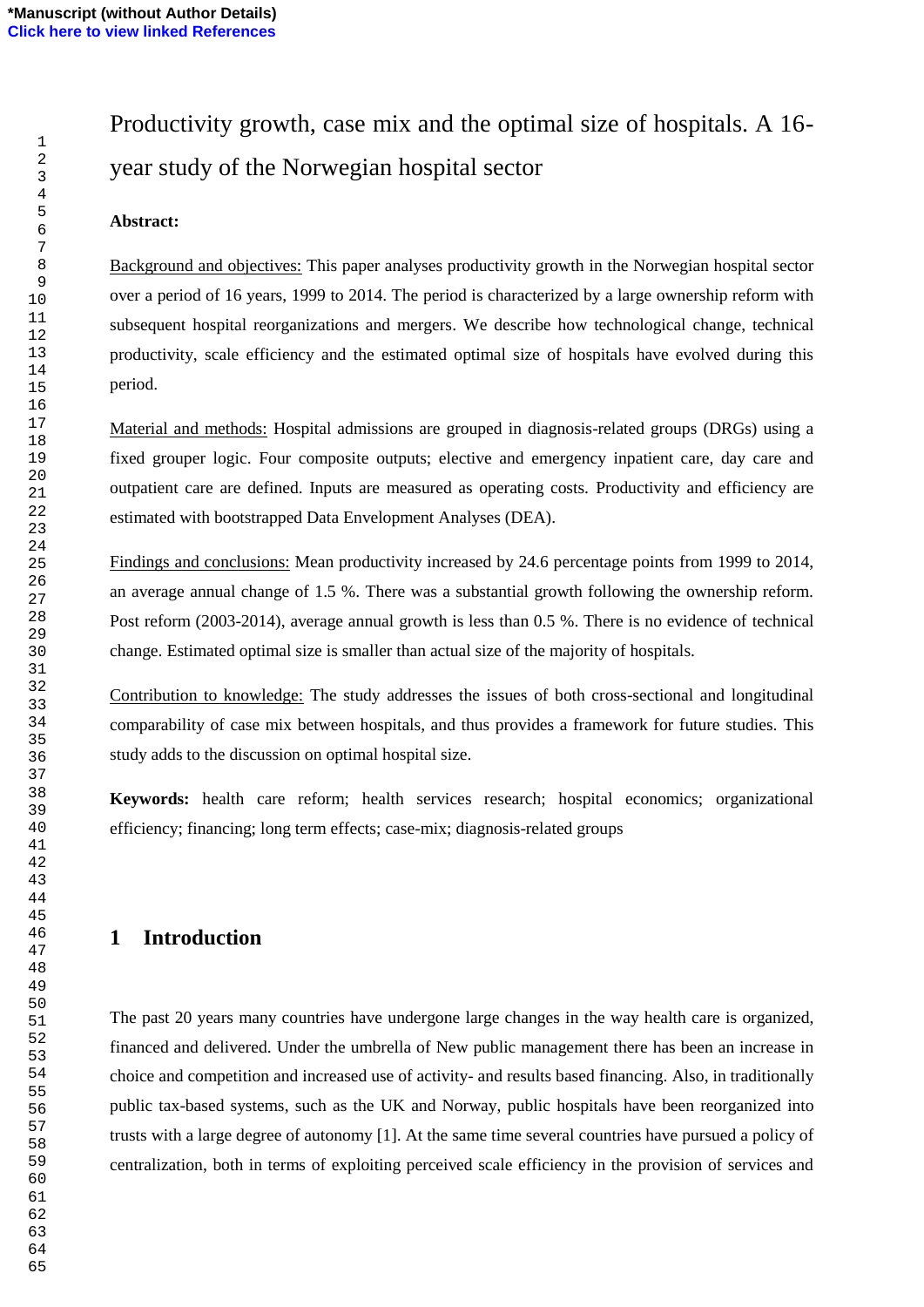by shifting power from local to central authorities [2, 3]. Finally the recession in 2009 spurred a policy of fiscal austerity that has put health care, together with other publicly funded welfare services, under pressure.

Health care reforms, as well as increased fiscal pressure imply increased focus on how resources allocated to health care are used. Efficient use of available resources is an important policy goal in all health care systems. Regulators and policy makers will typically be interested in the level of productivity, whether and at what rate productivity increases or decrease over time and the relationship between productivity and different regulatory, structural or financial policy measures. Hospitals constitute a major part of the health care sector, thus policy makers are particularly interested in assessing their performance. Comparisons of productivity across hospitals are, however, inherently difficult because of differences in case-mix. These are often sought reduced by using patient classification systems such as the diagnosis-related groups (DRGs) to describe hospital activity (e.g.  $[4]$ ).

In this paper we provide a description as well as a discussion of how hospital productivity has evolved in Norway from 1999 to 2014. This 16 year period enables us to look at productivity in a long term perspective and also includes one major healthcare reform. In 2002 hospital ownership was transferred from 19 counties to the state [2, 5] and the responsibility for the provision of services was given to five (currently four) regional health authorities. Hospitals are owned by the regional health authorities, and organized as trusts. Following the reform there has been major structural changes as the number of hospital trusts has decreased through mergers and reorganizations. Throughout this paper we will denote the organizational units as "hospitals" while acknowledging that these units often encompass several locations/physical hospitals.

The paper consists of three parts. First, we propose a way of describing hospital activity that captures both longitudinal and cross-sectional differences in case-mix. This is crucial in order to capture the effect of changes in treatment procedures on hospital productivity and enables us to relate the observed change in productivity to the institutional and structural changes that have taken place during this period. In addition to the hospital reform in 2002, there has also been a substantial transition from inpatient to day care and outpatient treatment. To determine the long term effects of reforms and policy changes it is important to use data over a longer time span. This is not commonly done, the majority of hospital efficiency analyses are either cross sectional or else apply a two year time span; one before and one after a reform (see e.g. [6, 7]). In this analysis we employ Data Envelopment Analysis (DEA) with a long time series and case-mix adjusted output measures. Thus we are in line with [8] who employed data from nine years in their analysis of child and adolescent mental health services, and [9] who used a ten year data span when evaluating a hospital financing reform. However, these two Norwegian studies did not adequately adjust for longitudinal changes in case mix.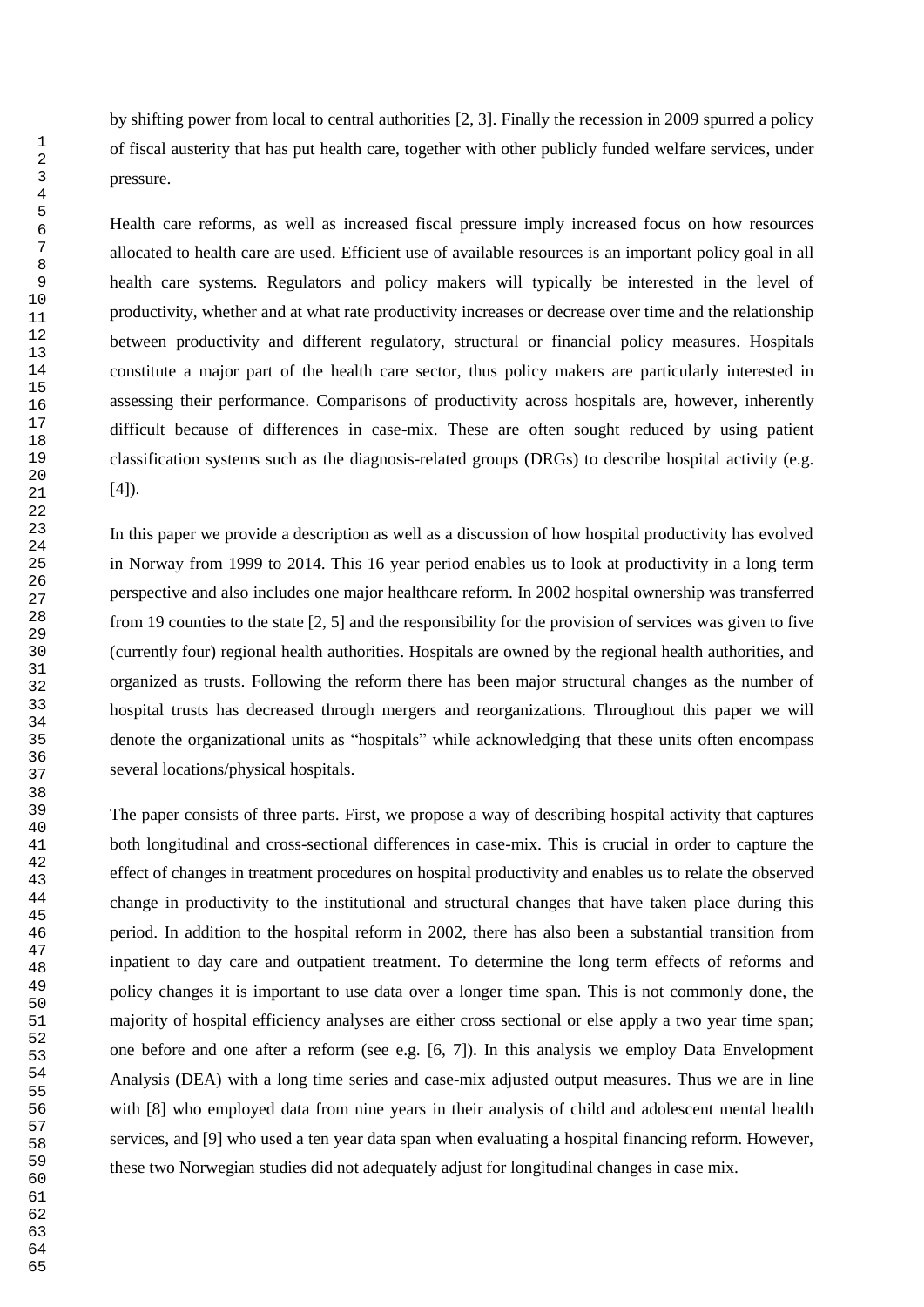Second, we estimate Malmquist indices [10, 11] to analyse to what extent observed changes in productivity are due to technical change (the good becoming better) or changes in relative efficiency ("catching up"). Technical change will not be unrelated to the institutional environment of the hospital, but can still be seen more as the result of a general development than local policy initiatives, since it is based on the performance of the best practice hospitals rather than each hospital observation. Thus the relative share of the catching up and technical change elements will provide an indication of the relationship between institutional environment, policy measures and provider performance.

Third, following the reform in 2002 average hospital size has increased substantially, both through reorganizations, mergers and hospital closures. There are arguments both for economics and diseconomies of scale in the literature [11-13]. Our approach allows us to measure both scale efficiency as well as optimal scale, and track changes in these.

# **Materials and methods**

#### **2.1 Measuring hospital inputs and outputs**

Information about hospital episodes in all Norwegian somatic hospitals in the period 1999-2014 were provided by the Norwegian Patient Register. Only hospitals providing emergency care are included in the analysis.

There are two issues that need to be dealt with in an analysis of productivity growth. First differences in case-mix *between hospitals* need to be adjusted for. Relative cost-weights (DRG prices) can be used to aggregate individual DRGs larger groups of hospital activity. Such aggregation, however, requires the assumption that relative treatment costs are independent of hospital case mix and size. Furthermore, results are usually sensitive to the type of case-mix adjustment that is chosen [6, 14, 15]. Too many output categories can artificially inflate the number of efficient hospitals as more rare combinations of outputs determine the estimated best-practice front. For instance using all DRGs as outputs may result in hospitals specializing in only one DRG group to be effective. A different approach would be is to aggregate all hospital activity into one group, but that would underestimate differences between hospitals. Our point of departure is that the aim of any aggregation of groups should be to enable us to capture essential structural differences between hospitals. Thus, in this analysis, we make the distinction between four composite types of hospital activity to summarize the activity and the technological profile of each hospital: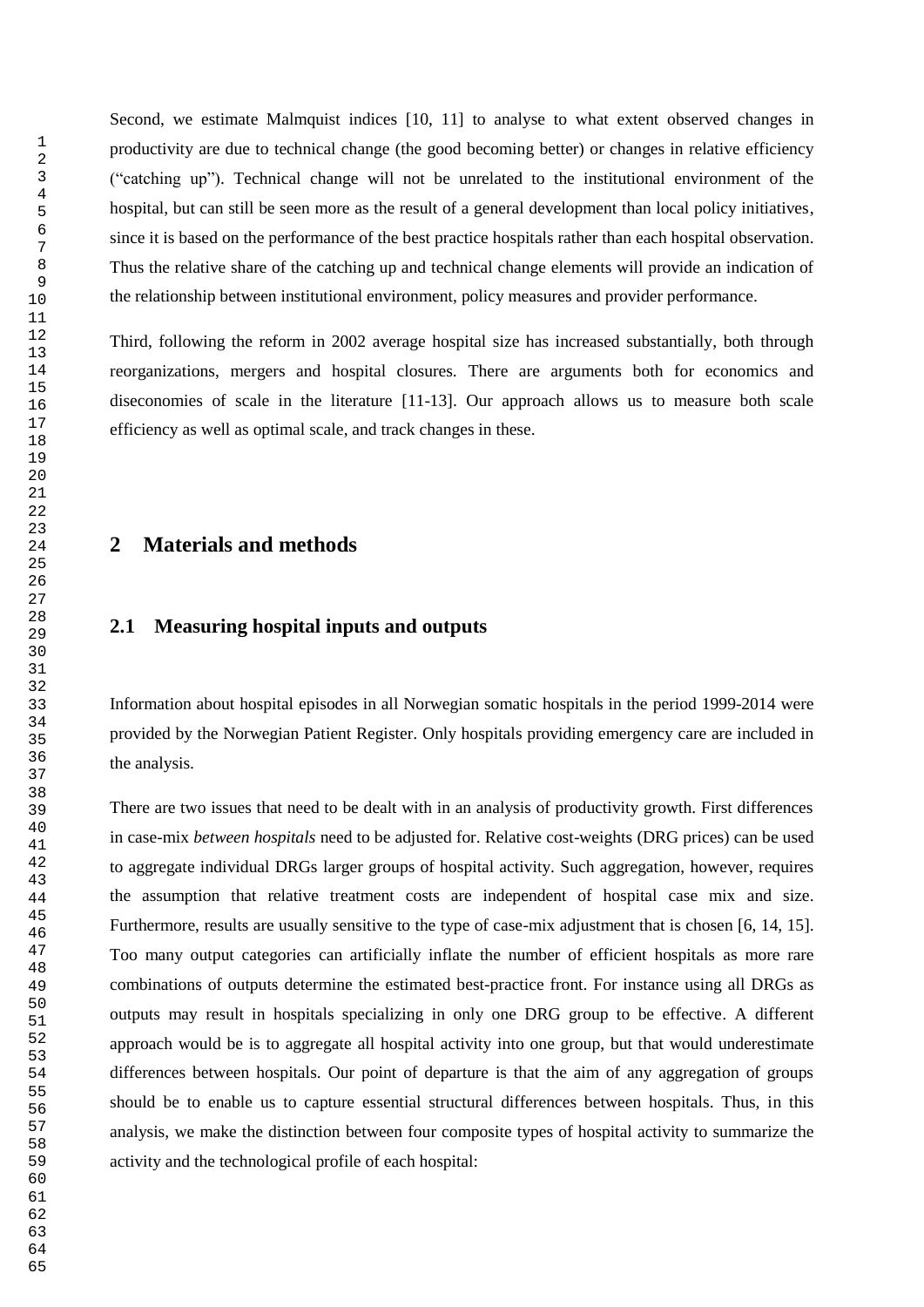- Emergency inpatient discharges
- Elective inpatient discharges
- Day-care
- Outpatient visits and treatments

The second issue is related to case-mix comparability *between years.* Over the period covered in this analysis there has been changes in the documentation of diagnoses and procedures, changes in DRG rules (grouper logic) as well as technological changes (which may shift patients between different types of hospital activities). The funding scheme is set up to accommodate this by annual adjustments of relative prices, and when needed also by changing the DRG logic (i.e. which procedures and treatments belong to which group). Consequently, technological changes may be captured by the annual changes in either DRG-logic or the cost weights and we will be unable to capture their effect on productivity. To avoid this we regroup all hospital episodes using a common grouper. Furthermore we apply fixed cost-weights. Technological change will thus be captured as productivity growth, and not "hidden" in changes in relative prices or changes in grouper logic. For more details we refer to the appendix.

Inputs are measured as deflated total hospital operating costs. These costs are routinely used in productivity analyses and have been shown to have good comparability across time and units [16, 17]. Capital costs and personnel were not used as distinct inputs due to longitudinal comparability (as data were only available for shorter time spans).

We aggregate the hospital activity data to the level of the cost data. The level of analysis is the operational ownership level; i.e. hospitals before the hospital ownership reform in 2002, and hospital trusts after the reform. There are 506 observations in the data after aggregation.

#### **2.2 Methods: estimating productivity and efficiency**

Productivity is the relationship between inputs and outputs, while efficiency is the relationship between the observed productivity and the best possible productivity. A production frontier is the boundary of the production possibility set; the frontier thus describes the optimal possibility of conversion of inputs to outputs. Two related but distinctively different methodologies are commonly applied for estimating frontiers and subsequently efficiency (Fried et al 2008; Mortimer 2002). Stochastic Frontier Analysis (SFA) is a parametric approach in which the efficiency frontier has a specific functional form, and the method incorporates random errors in the estimation of the production function. The other main approach is Data Envelopment Analysis (DEA). First suggested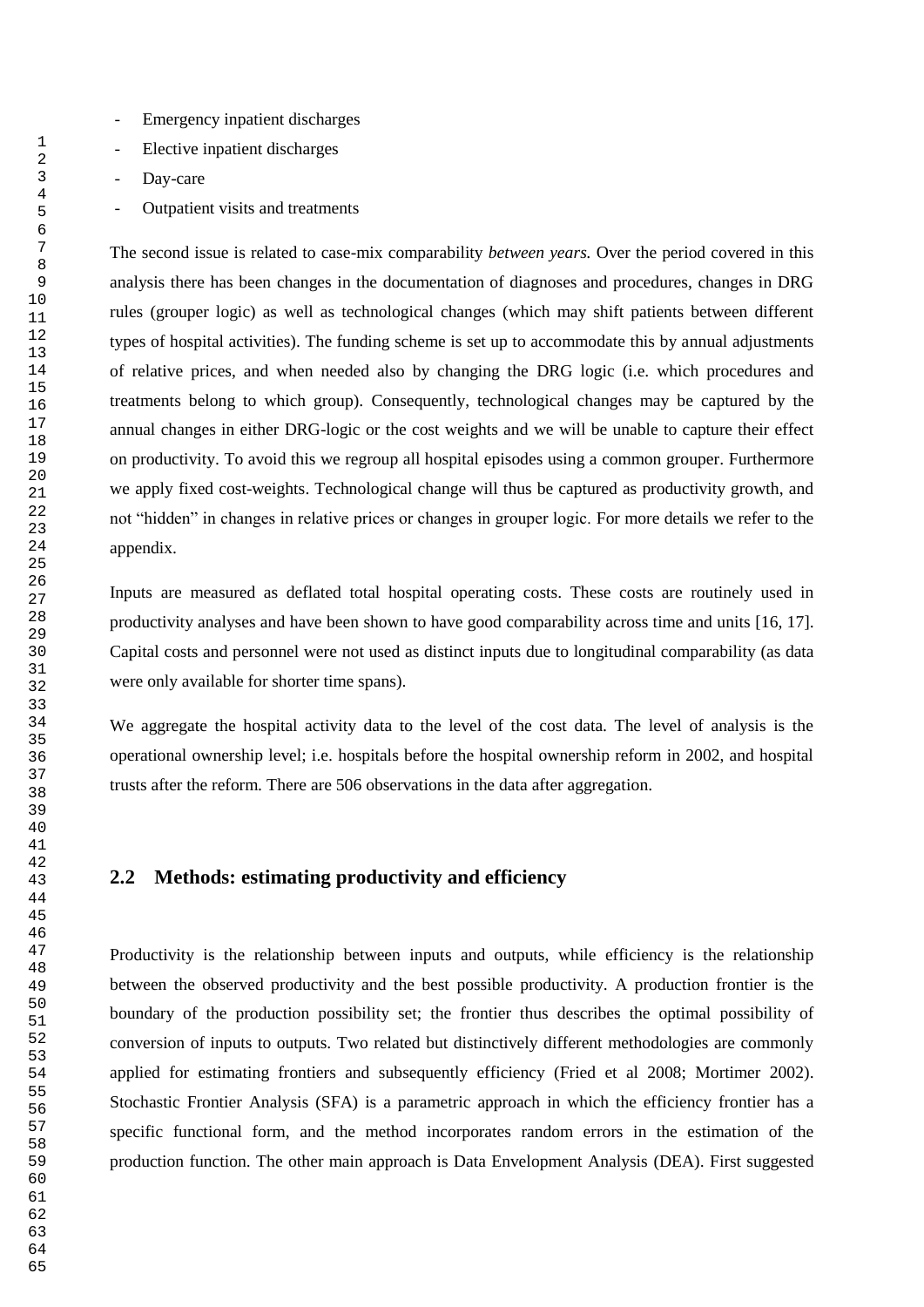in 1957 [18] it was developed in 1978 [19]. The method has been used at different levels: comparing nations [20], regions [21] but more commonly hospitals. In Norway and the Nordic countries there are numerous examples of DEA used for estimating hospital productivity [9, 11, 17, 22-27]. The method is favoured in environments where substantial measurement errors are unlikely and with multiple inputs and/or outputs [7, 28, 29]. This is assumed to apply to the public Norwegian hospital sector with the data described above, and we have thus chosen the DEA approach.

We estimate a production frontier and compare each hospitals annual production to that frontier. If a hospital is on the frontier it is efficient with a DEA score of 1.0. If a hospital is behind the frontier it is considered inefficient, with a score less than one representing the relative distance to the frontier.

The Malmquist index of productivity growth compares the same decision making between two periods. This Malmquist index is then decomposed into efficiency change and technical change. In the analysis of change we compare two years so that a result larger than 1 indicates improved productivity, and less than 1 indicate a decreased productivity. We assume sequential (accumulated) frontiers. The productivity for a unit may be compared with best practice hospitals at the frontier in the same year and also earlier years, but never with observations in the future. It is likely that the productivity of a hospital in 1999 may be attainable by the hospitals in 2014, but the opposite will generally not be the case.

We assume variable returns to scale (VRS), and provide a measure of scale efficiency as the distance between the VRS and the CRS frontier.

We calculate the estimated optimal size of a hospital by multiplying each hospital's observed productivity by its cost, and then dividing by the relative distance to the optimal scale efficient hospital. A confidence interval is created based on the distribution of the bootstrapped estimate of the relative distance to the optimal scale efficient hospital.

When summarizing results from the analyses we calculate the mean annual level of productivity weighted by hospital operating cost. However, the annual input scale efficiency of the average hospital is based on the sample average unit (SAU, which provides an implicit weighting). To calculate confidence intervals, the sample results are bootstrapped ([30, 31]).

## **Results**

Table 1 shows the shares of each output (relative to total case-mix adjusted number of episodes) and how average hospital size has changed during the period of analysis. The average hospital has more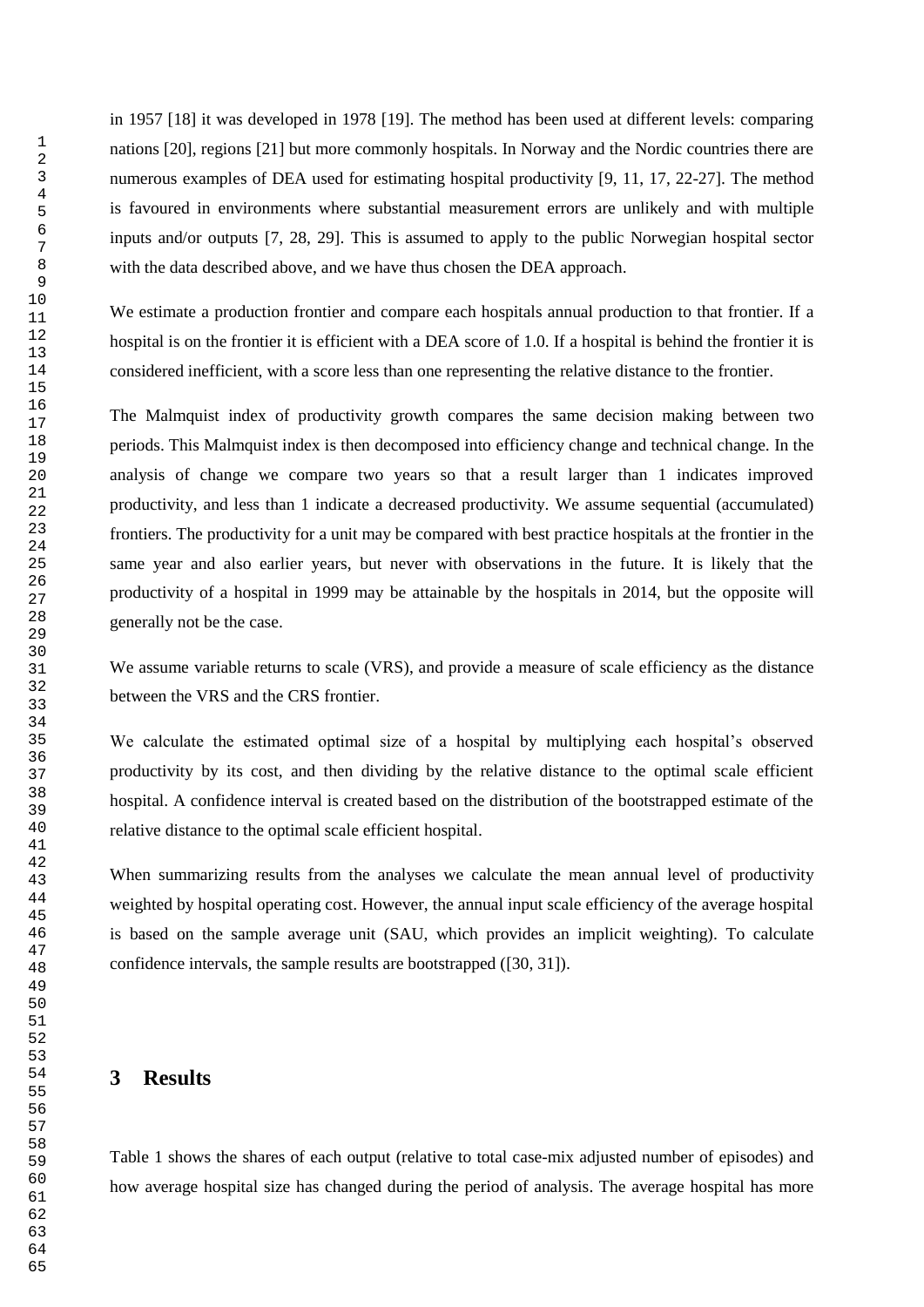than tripled in size since 1999, primarily through reorganizations and mergers as the number of hospital have more than halved in this period from 55 in 1999 to 22 in 2014. Outpatient treatment has increased in importance as the relative volume has increased by 45 % since 1999. The share of day care of the total production has increased with 28%, while the share of inpatient treatment has decreased by 11% for emergencies and 5% for elective treatments.

#### ----TABLE1 ABOUT HERE----

In figure 1 the development in productivity is shown with 1999 normalized to 1. We find an overall increase in mean annual productivity level by 24.6 percentage points from 1999 to 2014. There is a wide confidence interval, thus not all annual changes are significantly different from the previous year. In the years prior to the hospital reform there are no significant changes in productivity. However we find a substantial shift from 2002 to 2003, and also a positive trend from 2003 until 2014.

#### ----FIGURE1 ABOUT HERE----

Measures of total productivity growth, technical change and catching up are presented in table 2. We find a large improvement in productivity around the reform with annual changes around 5-6 percent from 2001/2002 and 2002/2003. In the following years, however, annual changes are generally small, and three of the years had a negative productivity growth (2000/01, 2008/2009 and 2011/2012). The estimates for annual front shifts are only statistically significant for 1999/2000 and 2003/2004. The estimates for catching up however indicate that there are periods characterized by a hospitals falling behind as well as catching up.

#### ----TABLE2 ABOUT HERE----

While the mean size of hospitals has more than tripled during this period, average scale efficiency remain stable. There was slightly higher scale efficiency in the period 2008 to 2014 than in 1999 to 2007. In 1999 10 of the 55 hospitals were smaller than estimated optimal hospital size, but in 2003 only 3 of the 30 hospitals were smaller than estimated optimal hospital size. In 2012-2014, all of the hospitals were larger than estimated optimal hospital size. Figure 2 shows the actual observed hospital sizes and the estimated optimal size (including 95 % confidence interval for the estimated optimal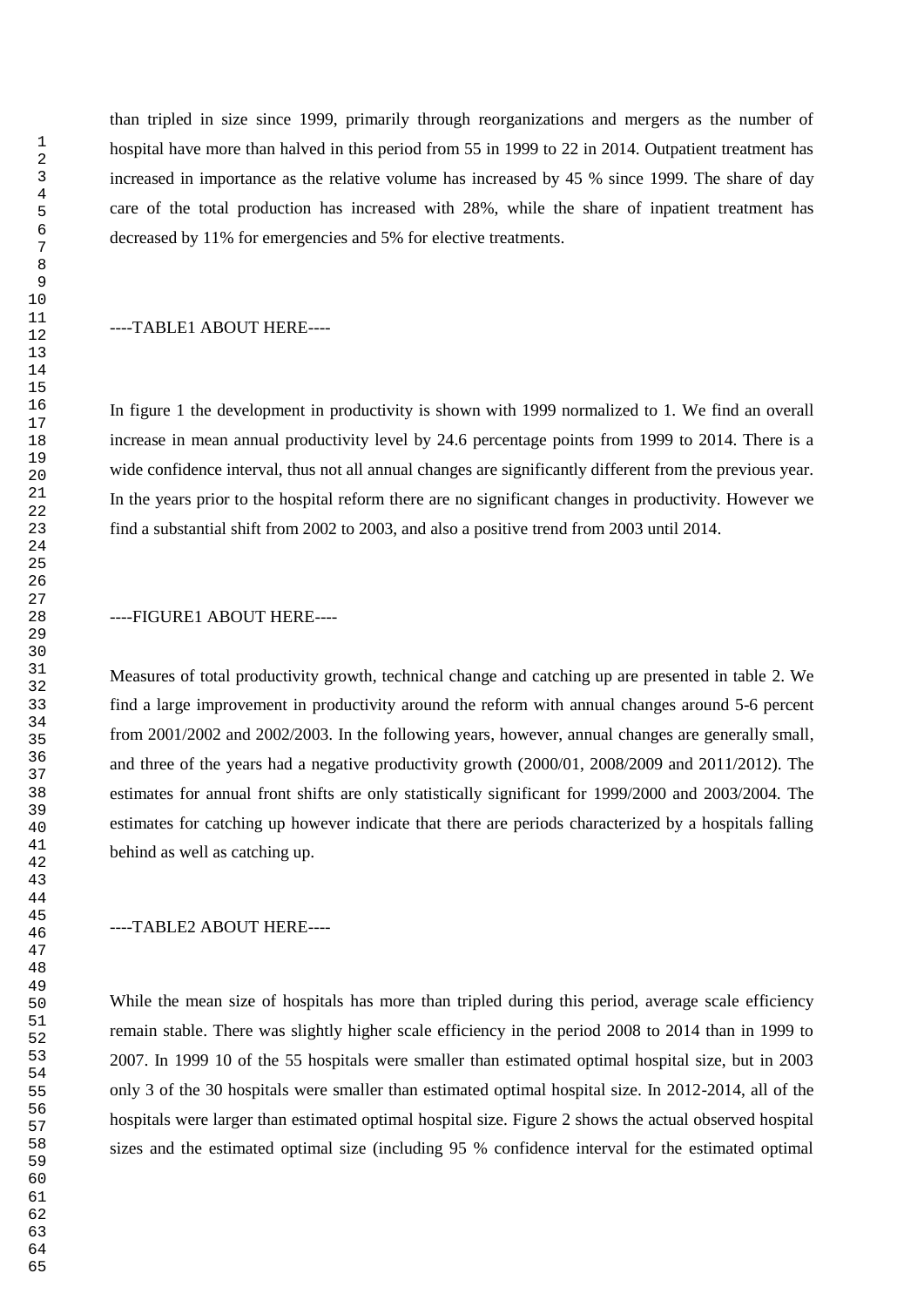size). More detailed numbers on scale efficiency and optimal size are available as supplementary material.

----FIGURE2 ABOUT HERE----

#### **Discussion**

The main policy reform occurring in the period covered by this analysis was the hospital reform in 2002. It was not obvious *a priori* what the effect of the reform on hospital productivity would be. It has been argued that the reform included both elements of centralization (state ownership) and decentralization (regional health authorities) [2]. Early empirical work [32] indicated that productivity increased by approximately 5 % after the reform. This study confirms that the major shift in productivity in the 16 year period covered here indeed took place around the time of the reform. Overall we find a productivity increase of 24.6 percentage points from 1999 to 2014. In the years after the reform (2003-2014) we find an average annual growth of less than 0.5 %.

Separating productivity growth in one component capturing "catching up", i.e. the less efficient hospitals improving and "technical change", i.e. the production frontier shifting outwards could give potentially important information for policy makers. However, the results presented here fail to provide a clear picture. Mostly the estimates are not statistically significant, and even when they are it is difficult to see a clear pattern.

Following the hospital reform in 2002, the number of hospitals have been substantially reduced. This reduction is mainly the result of organizational mergers; however these have also been accompanied by internal restructuring. The number of hospitals has more than halved, while the mean hospital size is more than tripled. A major motivation for the transfer of hospital ownership to the state was to avoid unnecessary duplication of services across hospitals. Thus we would expect scale efficiency to increase and also that actual hospital size would be closer to optimal hospital size. While somewhat higher in the last years of our study, there has not been any significant change in scale efficiency in the period. These results are in line with [11] where scale efficiency in Norway was estimated as comparatively high, yet they found that hospitals were larger than optimal size. In this paper we also estimate optimal hospital size as quite small, and for the years 2012-2014, all of the hospitals were larger than the estimated optimal hospital size. However, average optimal size did increase as the number of hospitals were reduced from 2002 to 2005. This reflects that some of the merged hospitals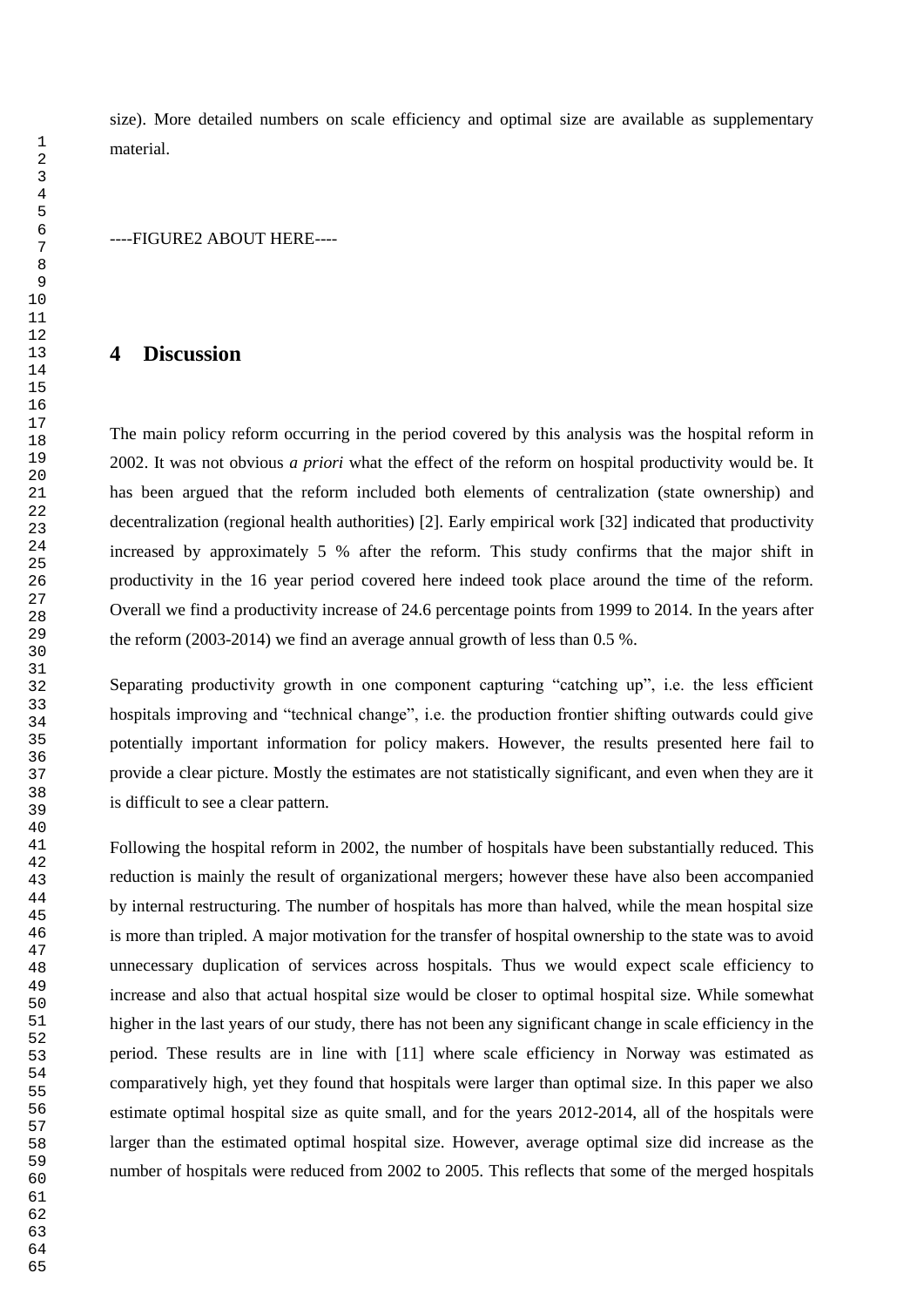performed well enough to define the optimal size from that point in time. However these estimates rely on good case-mix adjustments particularly for the largest hospitals. If cases are more severe or quality higher *within each DRG* in large hospitals than in small, the data does not fully capture the production of the large hospitals, and our estimate of optimal scale will consequently be downwards biased.

Change of diagnostic registrations might be one explanation for the observed productivity growth. Norwegian hospitals are funded by a combination of fixed budgets and activity based financing, and income thus partly relies on the recording of diagnoses and procedures. If more diagnoses and procedures were recorded, this may lead to an increase in outputs through more expensive DRGs, and subsequently higher estimates of technical productivity. This effect would however only be short term as the prices are updated after two years to reflect average costs for each treatment in each group. Any large scale wrongful upcoding would thus not yield long term effects. There is currently more use of secondary diagnoses than in the early years, but this shift is only to a small extent linked to DRG-level prices[33]. In the present study, we have used a common grouper and fixed weight for all years to avoid some of the issues related to upcoding. However even after regrouping data we cannot exclude that some changes are due to upcoding rather than real changes in activity.

Some recent studies have incorporated quality indices as an output measure or otherwise controlled for quality [23]. In this paper we have measured only the hospital production by volume based on average costs, not the contents of that production. Both quality and actual health improvements are very important and will possibly have changed over such a long time span and we suggest further research should be made into this question.

In this paper we have improved comparability of the output measurement by using a fixed DRG logic and weights for all years. This has enabled us to utilize a dataset of sixteen years for hospital level analyses, which to the best of our knowledge is an unprecedented long time span for a hospital level productivity analyses. We claim that it is important in studies related to reform not only to analyse one year before and one year after but instead apply a longitudinal perspective.

## **Conclusion**

The present study showed that mean productivity increased by 24.6 percentage points from 1999 to 2014, an average annual change of 1.5 %. There was a substantial growth following the ownership reform in 2002. Post reform (2003-2014), average annual growth has been less than 0.5 %. There was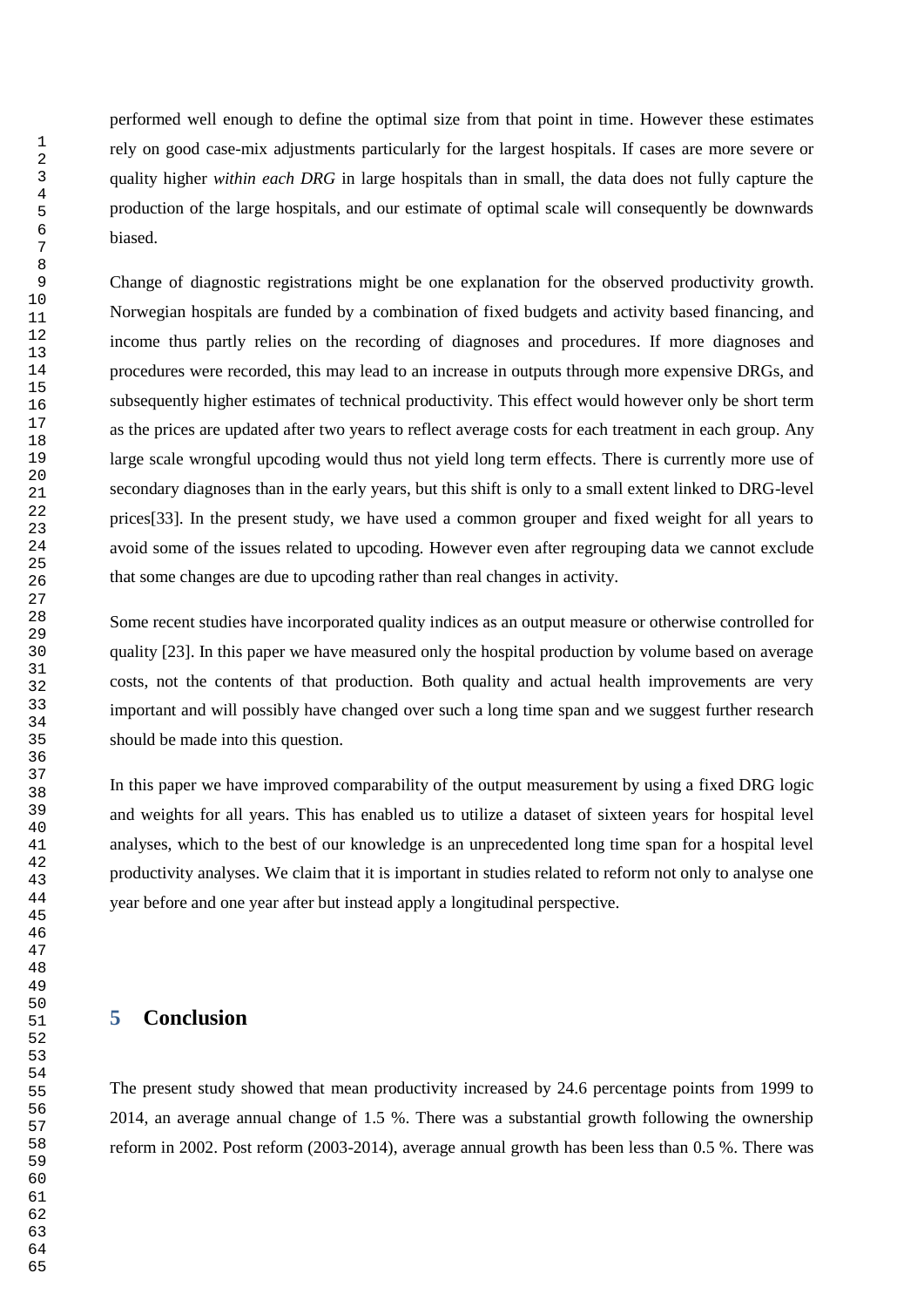no evidence of technical change. Estimated optimal size is smaller than actual size of the majority of hospitals.

# **References**

[1] Martinussen P, Magnussen J. Health care reforms: the Nordic experience. Nordic health care systems Recent reforms and current policy challenges European Observatory on Health systems and Policies Series Maidenshead, Berkshire: Open University Press—McGraw-Hill Education 2009:21-52. [2] Magnussen J, Hagen TP, Kaarboe OM. Centralized or decentralized? A case study of

Norwegian hospital reform. Social science & medicine 2007; 64:2129-37.

[3] Saltman RBB, V; Vrangbæk, K (eds.). Decentralization in health care - Strategies and outcomes. Mc Graw Hill Open University Press, 2007.

[4] Geissler A, Quentin W, Scheller-Kreinsen D, Busse R. Introduction to DRGs in Europe: Common objectives across different hospital systems. Diagnosis Related Groups in Europe: Moving Towards Transparency, Efficiency and Quality in Hospitals 2011:9-21.

[5] Hagen TP, Kaarbøe OM. The Norwegian hospital reform of 2002: central government takes over ownership of public hospitals. Health policy 2006; 76:320-33.

[6] Chowdhury H, Zelenyuk V, Laporte A, Wodchis WP. Analysis of productivity, efficiency and technological changes in hospital services in Ontario: How does case-mix matter? International Journal of Production Economics 2014; 150:74-82.

[7] O'Neill L, Rauner M, Heidenberger K, Kraus M. A cross-national comparison and taxonomy of DEA-based hospital efficiency studies. Socio-Economic Planning Sciences 2008; 42:158-89.

[8] Halsteinli V, Kittelsen SA, Magnussen J. Productivity growth in outpatient child and adolescent mental health services: the impact of case-mix adjustment. Social Science & Medicine 2010; 70:439-46.

[9] Biørn E, Hagen TP, Iversen T, Magnussen J. The effect of activity-based financing on hospital efficiency: a panel data analysis of DEA efficiency scores 1992–2000. Health care management science 2003; 6:271-83.

[10] Färe R, Grosskopf S, Lindgren B, Roos P. Productivity changes in Swedish pharamacies 1980–1989: A non-parametric Malmquist approach. International Applications of Productivity and Efficiency Analysis: Springer, 1992:81-97.

[11] Kittelsen SA, Winsnes BA, Anthun KS, Goude F, Hope Ø, Häkkinen U, Kalseth B, Kilsmark J, Medin E, Rehnberg C. Decomposing the productivity differences between hospitals in the Nordic countries. Journal of Productivity Analysis 2015; 43:281-93.

[12] Banker RD. Estimating most productive scale size using data envelopment analysis. European Journal of Operational Research 1984; 17:35-44.

[13] Dranove D. Economies of scale in non-revenue producing cost centers: implications for hospital mergers. Journal of Health Economics 1998; 17:69-83.

[14] Rosen AK, Loveland SA, Rakovski CC, Christiansen CL, Berlowitz DR. Do Different Case‐Mix Measures Affect Assessments of Provider Efficiency?: Lessons from the Department of Veterans Affairs. The Journal of ambulatory care management 2003; 26:229-42.

[15] Vitikainen K, Street A, Linna M. Estimation of hospital efficiency—Do different definitions and casemix measures for hospital output affect the results? Health Policy 2009; 89:149-59.

[16] Anthun KS GF, Häkkinen U, Kittelsen SAC, Kruse M, Medin E, Rehnberg C, Rättö H. Eurohope hospital level analysis: material, methods and indicators. Eurohope discussion papers Helsinki: THL, 2013.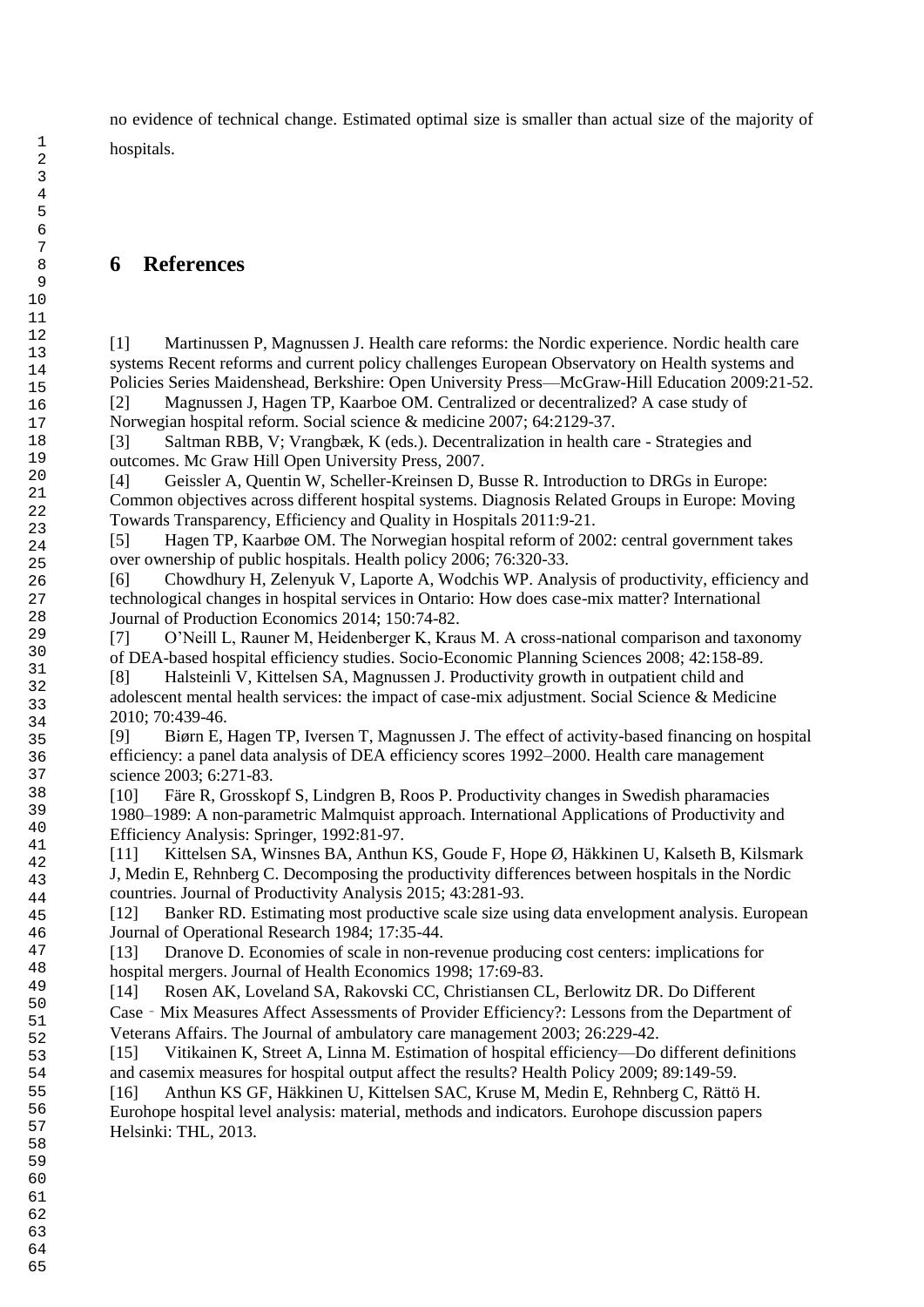- [17] Medin E, Häkkinen U, Linna M, Anthun KS, Kittelsen SA, Rehnberg C, Group ES. International hospital productivity comparison: experiences from the Nordic countries. Health policy 2013; 112:80-7.
	- [18] Farrell MJ. The measurement of productive efficiency. Journal of the Royal Statistical Society Series A (General) 1957; 120:253-90.

[19] Charnes A, Cooper WW, Rhodes E. Measuring the efficiency of decision making units. European journal of operational research 1978; 2:429-44.

[20] Varabyova Y, Schreyögg J. International comparisons of the technical efficiency of the hospital sector: panel data analysis of OECD countries using parametric and non-parametric approaches. Health Policy 2013; 112:70-9.

[21] Halkos GE, Tzeremes NG. A conditional nonparametric analysis for measuring the efficiency of regional public healthcare delivery: An application to Greek prefectures. Health policy 2011; 103:73-82.

[22] Biørn E, Hagen TP, Iversen T, Magnussen J. How different are hospitals' responses to a financial reform? The impact on efficiency of activity-based financing. Health care management science 2010; 13:1-16.

[23] Kittelsen SA, Anthun KS, Goude F, Huitfeldt I, Häkkinen U, Kruse M, Medin E, Rehnberg C, Rättö H. Costs and quality at the hospital level in the Nordic countries. Health economics 2015; 24:140-63.

[24] Linna M. Measuring hospital cost efficiency with panel data models. Health economics 1998; 7:415-27.

[25] Linna M, Häkkinen U, Peltola M, Magnussen J, Anthun KS, Kittelsen S, Roed A, Olsen K, Medin E, Rehnberg C. Measuring cost efficiency in the Nordic Hospitals—a cross-sectional comparison of public hospitals in 2002. Health care management science 2010; 13:346-57.

[26] Magnussen J. Efficiency measurement and the operationalization of hospital production. Health services research 1996; 31:21.

[27] Medin E, Anthun KS, Häkkinen U, Kittelsen SA, Linna M, Magnussen J, Olsen K, Rehnberg C. Cost efficiency of university hospitals in the Nordic countries: a cross-country analysis. The European journal of health economics 2011; 12:509-19.

[28] Hollingsworth B, Dawson P, Maniadakis N. Efficiency measurement of health care: a review of non - parametric methods and applications. Health care management science 1999; 2:161-72.

[29] Mortimer D. Competing methods for efficiency measurement: a systematic review of direct DEA vs SFA/DFA comparisons. 2002.

[30] Simar L, Wilson PW. Sensitivity analysis of efficiency scores: How to bootstrap in nonparametric frontier models. Management science 1998; 44:49-61.

[31] Simar L, Wilson PW. Statistical inference in nonparametric frontier models: The state of the art. Journal of productivity analysis 2000; 13:49-78.

[32] Kittelsen SAC MJ, Anthun KS, Häkkinen U, Linna M, Medin E, Olsen K, Rehnberg C Hospital productivity and the Norwegian ownership reform - a Nordic comparative study. Stakes discussion paper, STAKES, Helsinki, Finland 2008.

[33] Anthun KS, Bjørngaard JH, Magnussen J. Economic incentives and diagnostic coding in a public health care system. International Journal of Health Economics and Management 2016:1-19.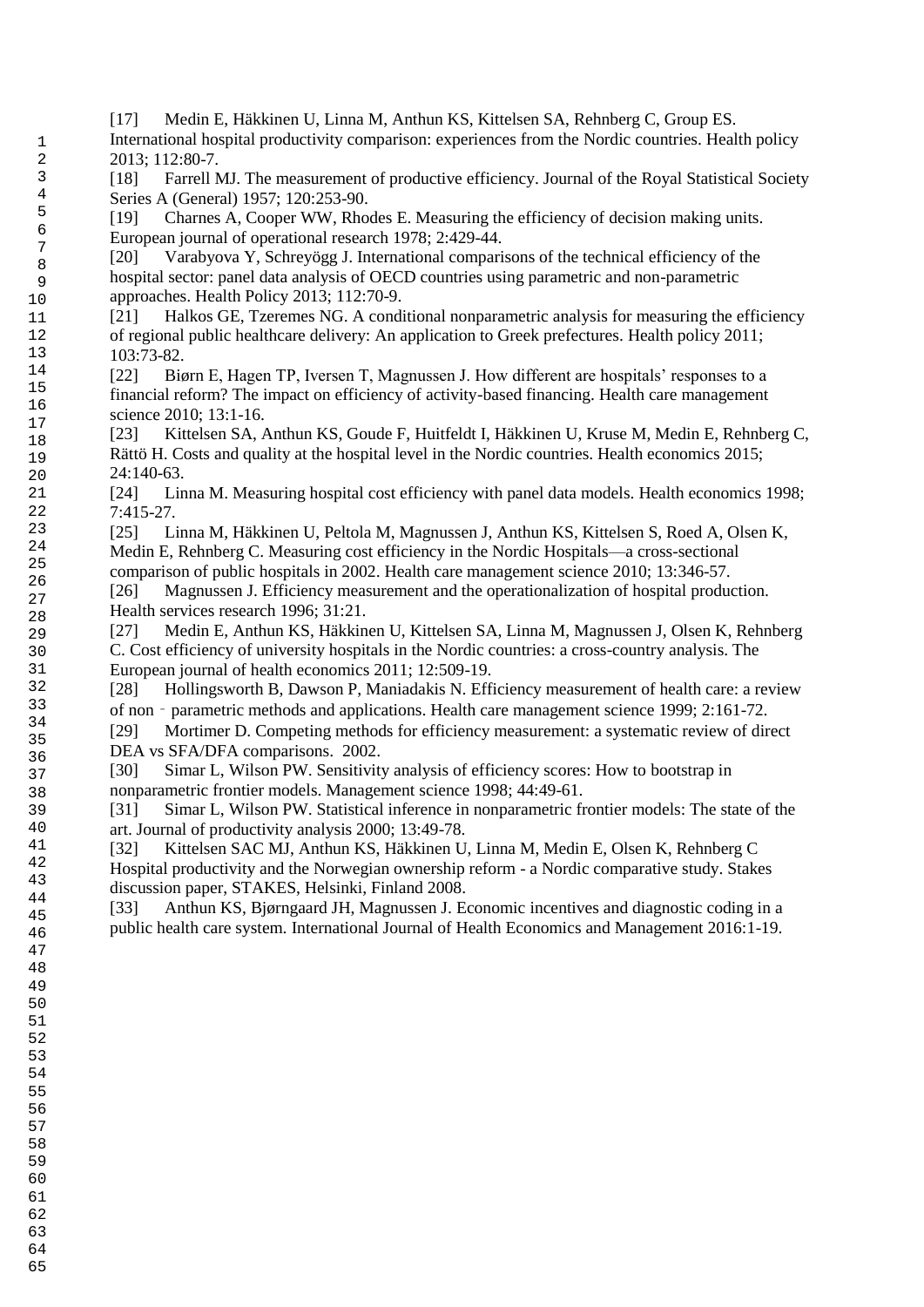|      | <b>Emergency</b> | <b>Elective</b> | Day care | Outpatient | Size (1999=1) | # Hospitals |
|------|------------------|-----------------|----------|------------|---------------|-------------|
| 1999 | 0,51             | 0,32            | 0,05     | 0,12       | 1,0           | 55          |
| 2000 | 0,50             | 0,32            | 0,05     | 0,13       | 1,0           | 54          |
| 2001 | 0,49             | 0,33            | 0,05     | 0,13       | 1,1           | 54          |
| 2002 | 0,49             | 0,33            | 0,05     | 0,12       | 1,7           | 36          |
| 2003 | 0,47             | 0,34            | 0,06     | 0,12       | 2,1           | 30          |
| 2004 | 0,48             | 0,34            | 0,06     | 0,13       | 2,1           | 30          |
| 2005 | 0,48             | 0,33            | 0,06     | 0,13       | 2,2           | 29          |
| 2006 | 0,48             | 0,33            | 0,06     | 0,13       | 2,3           | 29          |
| 2007 | 0,48             | 0,32            | 0,06     | 0,14       | 2,4           | 28          |
| 2008 | 0,48             | 0,32            | 0,06     | 0,14       | 2,4           | 28          |
| 2009 | 0,48             | 0,30            | 0,06     | 0,15       | 3,1           | 23          |
| 2010 | 0,49             | 0,29            | 0,07     | 0,15       | 3,3           | 22          |
| 2011 | 0,47             | 0,30            | 0,07     | 0,17       | 3,3           | 22          |
| 2012 | 0,46             | 0,30            | 0,07     | 0,17       | 3,5           | 22          |
| 2013 | 0,46             | 0,30            | 0,07     | 0,17       | 3,3           | 22          |
| 2014 | 0,45             | 0,30            | 0,07     | 0,18       | 3,4           | 22          |

**Table 1 Output shares, relative hospital size and # hospitals, N=506**

Table note: Hospital size measured as mean real operating costs relative to 1999 mean.



**Figure 1 Bootstrapped productivity estimates, weighted mean unit, pooled base, 95% confidence interval, development from 1999**